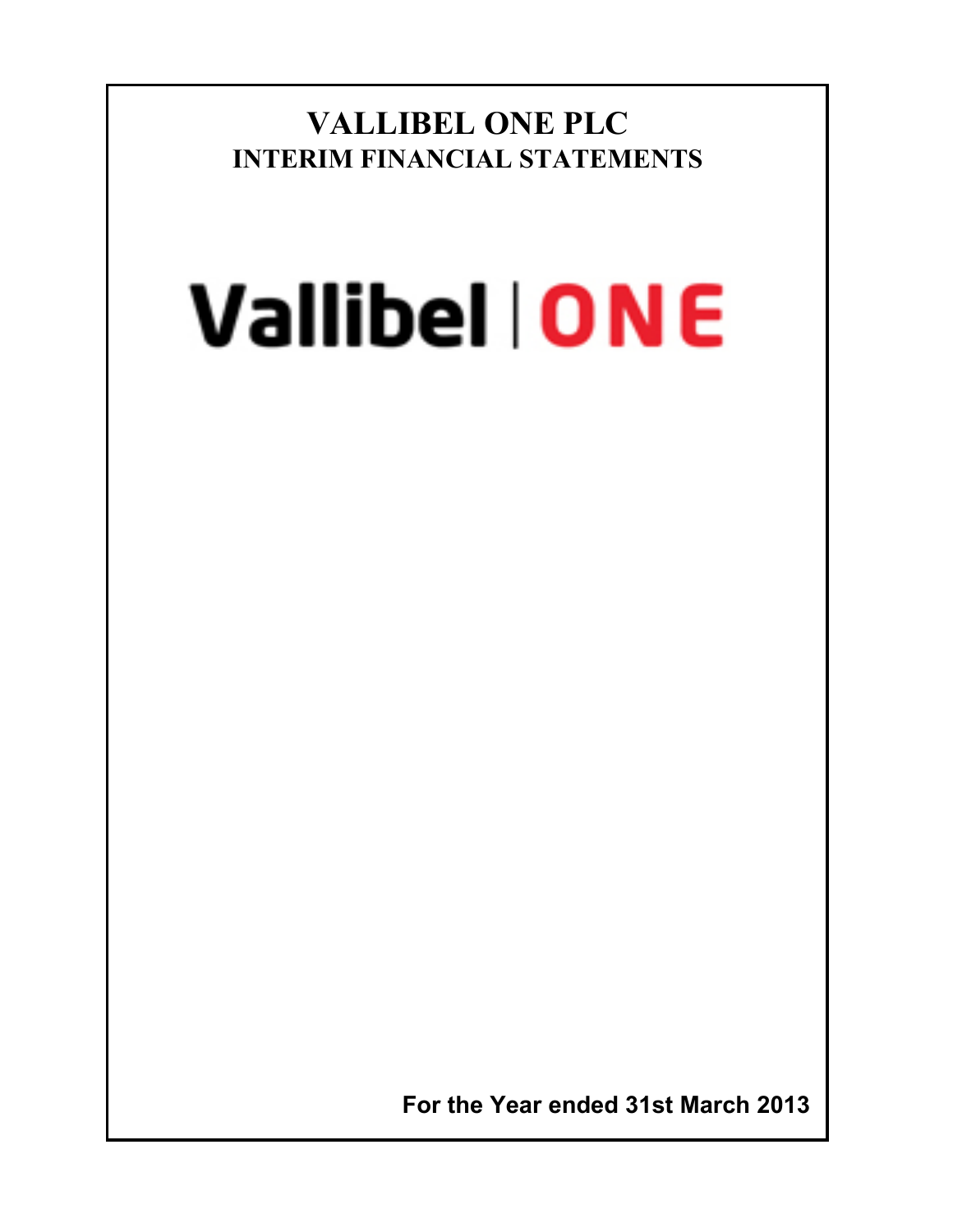|                                                                                                                                                        | <b>VALLIBEL ONE PLC</b> |                          |                          |                       |                              |
|--------------------------------------------------------------------------------------------------------------------------------------------------------|-------------------------|--------------------------|--------------------------|-----------------------|------------------------------|
|                                                                                                                                                        | <b>BALANCE SHEET</b>    |                          |                          |                       |                              |
|                                                                                                                                                        |                         |                          | Company                  | Group                 |                              |
| As at                                                                                                                                                  | 31.03.2013              |                          | 31.03.2012               | 31.03.2013            | 31.03.2012<br><b>Rs.'000</b> |
| <b>ASSETS</b>                                                                                                                                          | <b>Rs.'000</b>          |                          | <b>Rs.'000</b>           | Rs.'000               |                              |
| Cash and Cash Equivalents                                                                                                                              | 5,212                   |                          | 16,838                   | 1,876,191             | 1,836,107                    |
| <b>Short Term Investments</b>                                                                                                                          | 2,103,000               |                          | 2,298,000                | 990,000               | 513,000                      |
| Treasury Bills and Other bills eligible for re-discounting                                                                                             |                         |                          |                          |                       |                              |
| with Central Bank                                                                                                                                      |                         | $\overline{\phantom{a}}$ | $\overline{\phantom{a}}$ | 3,186,834             | 1,266,964                    |
| Placements with Other banks                                                                                                                            |                         |                          | $\overline{a}$           | 1,414,918             | 963,593                      |
| Loans and Advances                                                                                                                                     |                         |                          | $\overline{a}$           | 16,718,635            | 12,892,125                   |
| Lease Rentals receivable and Stock out on hire                                                                                                         |                         | $\overline{\phantom{a}}$ | $\frac{1}{2}$            | 28,459,881            | 23,820,179                   |
| Advance for Vehicle Stock                                                                                                                              |                         |                          |                          | 9,727                 | 127,213                      |
| Real Estate Stock                                                                                                                                      |                         |                          |                          | 147,770               | 143,212                      |
| Trade and other Debtors, Deposits and Prepayments                                                                                                      | 112,838                 |                          | 75,442                   | 5,706,499             | 4,627,984                    |
| Investments in Securities                                                                                                                              | 8,054,421               |                          | 7,890,385                | 8,597,676             | 8,990,607                    |
| Investments in Subsidiaries                                                                                                                            | 17,118,514              |                          | 17,316,095               |                       |                              |
| Investment in Associates                                                                                                                               | 317,762                 |                          | 317,477                  | 324,908               | 323,935                      |
| Amount Due From Related Parties                                                                                                                        | 157,215                 |                          | 88,023                   | 228,057               | 192,395                      |
| Deffered Tax assets                                                                                                                                    |                         |                          |                          | 141,813               | 35,213                       |
| Income Tax Recoverable                                                                                                                                 | 8,155                   |                          | 7,175                    | 58,574                | 41,393                       |
| Inventories                                                                                                                                            |                         |                          | $\overline{\phantom{0}}$ | 5,032,272             | 4,446,540                    |
| <b>Intangible Assets</b>                                                                                                                               |                         |                          |                          | 12,719,306            | 12,743,221                   |
| Property, Plant and Equipment                                                                                                                          | 40,860                  |                          | 43,805                   | 11,825,309            | 10,619,355                   |
| <b>Total Assets</b>                                                                                                                                    | 27,917,979              |                          | 28,053,240               | 97,438,369            | 83,583,038                   |
|                                                                                                                                                        |                         |                          |                          |                       |                              |
| <b>LIABILITIES</b>                                                                                                                                     |                         |                          |                          |                       |                              |
| Deposits from non-bank customers                                                                                                                       |                         |                          |                          | 36,306,082            | 24,425,133                   |
| Interest Bearing Loans and Borrowings                                                                                                                  | 5,609                   |                          |                          | 15,912,069            | 17,140,759                   |
| Trade and Other Payables                                                                                                                               | 236,854                 |                          | 488,277                  | 6,646,744             | 5,231,639                    |
| Amount Due To Related Parties                                                                                                                          |                         | 25                       | 47                       | 1,039                 | 25                           |
| Dividend Payable                                                                                                                                       | 1,607                   |                          | $\overline{a}$           | 32,790                | 26,675                       |
| Debentures                                                                                                                                             |                         |                          |                          | 995,000               | 995,000                      |
| Retirement Benefit Liability                                                                                                                           | 3,440                   |                          | 1,720                    | 377,900               | 333,115                      |
| Income Tax Liabilities<br>Defferred Tax Liabilities                                                                                                    | 25,570                  |                          | 8,404<br>2,162           | 293,103               | 367,775                      |
| <b>Total Liabilities</b>                                                                                                                               | 4,466<br>277,571        |                          | 500,610                  | 152,860<br>60,717,587 | 98,673<br>48,618,794         |
|                                                                                                                                                        |                         |                          |                          |                       |                              |
| <b>Shareholders' Funds</b>                                                                                                                             |                         |                          |                          |                       |                              |
| <b>Equity Attributable to Equity Holders of the Parent</b>                                                                                             |                         |                          |                          |                       |                              |
| <b>Stated Capital</b>                                                                                                                                  | 27,163,984              |                          | 27,163,984               | 27,163,984            | 27,163,984                   |
| Reserves                                                                                                                                               | 476,423                 |                          | 388,646                  | 3,886,783             | 2,729,848                    |
|                                                                                                                                                        | 27,640,407              |                          | 27,552,630               | 31,050,767            | 29,893,832                   |
| <b>Minority Interest</b>                                                                                                                               |                         |                          |                          | 5,670,015             | 5,070,412                    |
| Total Equity                                                                                                                                           | 27,640,407              |                          | 27,552,630               | 36,720,782            | 34,964,244                   |
|                                                                                                                                                        |                         |                          |                          |                       |                              |
| <b>Total Equity and Liabilities</b>                                                                                                                    | 27,917,979              |                          | 28,053,240               | 97,438,369            | 83,583,038                   |
|                                                                                                                                                        |                         |                          |                          |                       |                              |
| Net Asset Per Share (Rs.)                                                                                                                              | 25.44                   |                          | 25.36                    | 28.58                 | 27.51                        |
| These Financial Statements are in Compliance with the requirements of Companies Act No. 07 of 2007.                                                    |                         |                          |                          |                       |                              |
| Sgd.                                                                                                                                                   |                         |                          |                          |                       |                              |
|                                                                                                                                                        |                         |                          |                          |                       |                              |
| Haresh Somashantha<br>Chief Financial Officer                                                                                                          |                         |                          |                          |                       |                              |
| The Board of Directors is responsible for the preparation and presentation of these Financial Statements.<br>Signed for and on behalf of the board by. |                         |                          |                          |                       |                              |
| Sgd.                                                                                                                                                   | Sgd.                    |                          |                          |                       |                              |
|                                                                                                                                                        | .                       |                          |                          |                       |                              |
| K D D Perera                                                                                                                                           | J A S S Adhihetty       |                          |                          |                       |                              |
| Director                                                                                                                                               | Director                |                          |                          |                       |                              |
|                                                                                                                                                        |                         |                          |                          |                       |                              |
| 31-May-13                                                                                                                                              |                         |                          |                          |                       |                              |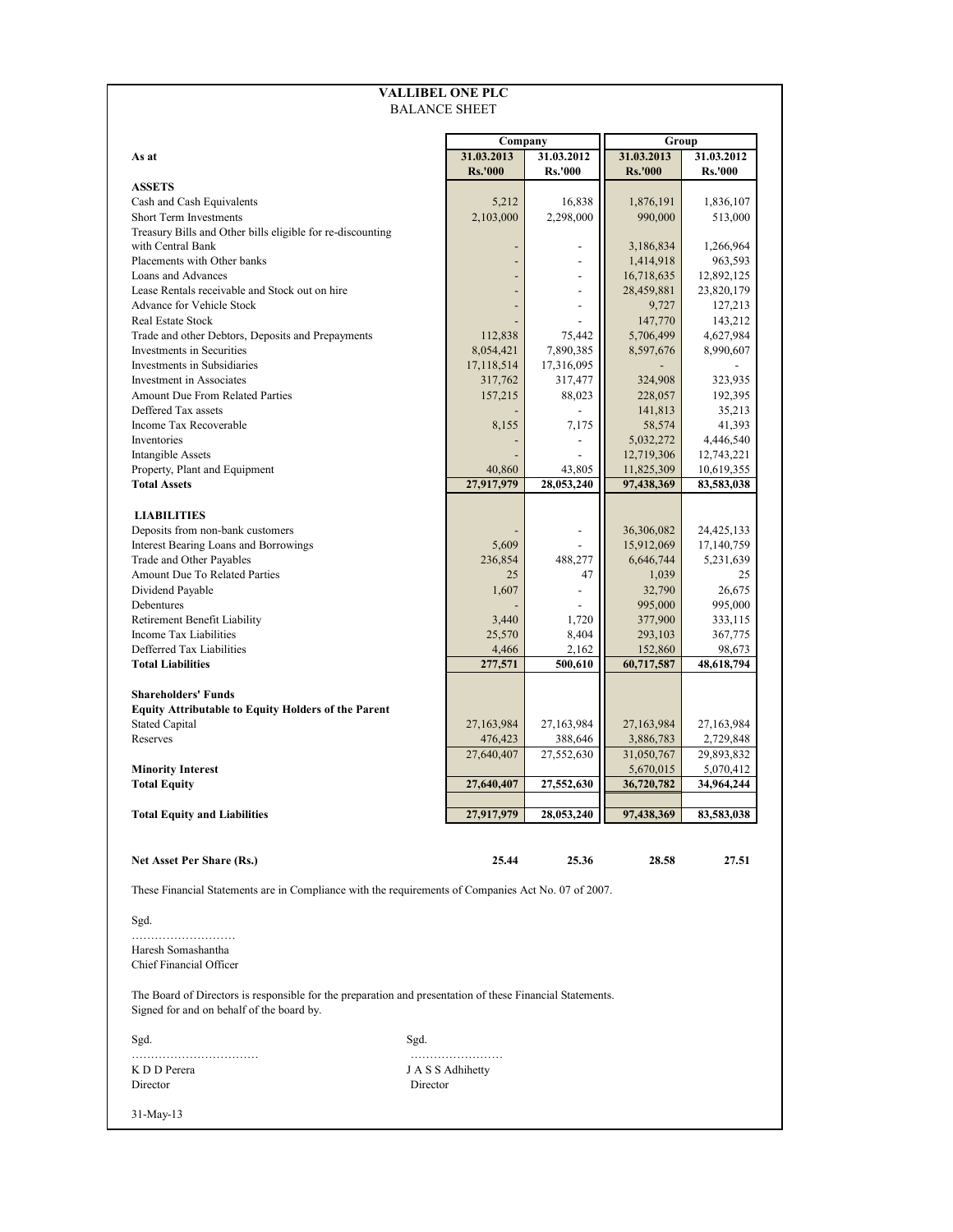| <b>VALLIBEL ONE PLC</b><br><b>INCOME STATEMENT</b>                                   |                                          |                                          |                                             |                                      |                          |                                          |                                   |                                      |                                      |                           |
|--------------------------------------------------------------------------------------|------------------------------------------|------------------------------------------|---------------------------------------------|--------------------------------------|--------------------------|------------------------------------------|-----------------------------------|--------------------------------------|--------------------------------------|---------------------------|
|                                                                                      |                                          |                                          |                                             |                                      |                          |                                          |                                   |                                      |                                      |                           |
|                                                                                      |                                          |                                          | Company                                     |                                      |                          |                                          |                                   | Group                                |                                      |                           |
|                                                                                      | 2013<br><b>Quarter</b><br><b>Rs.'000</b> | 2012<br><b>Ouarter</b><br><b>Rs.'000</b> | 2013<br><b>Cumulative</b><br><b>Rs.'000</b> | 2012<br>Cumulative<br><b>Rs.'000</b> | Variance<br>$\%$         | 2013<br><b>Quarter</b><br><b>Rs.'000</b> | 2012<br><b>Quarter</b><br>Rs.'000 | 2013<br>Cumulative<br><b>Rs.'000</b> | 2012<br>Cumulative<br><b>Rs.'000</b> | Variance<br>$\frac{0}{0}$ |
| Revenue                                                                              |                                          |                                          |                                             |                                      | $\overline{a}$           | 8,766,698                                | 7,699,979                         | 32,831,379                           | 26,605,697                           | 23                        |
| Cost of Sales                                                                        |                                          |                                          |                                             | $\overline{a}$                       | $\overline{a}$           | (6, 139, 318)                            | (5,311,502)                       | (22,982,532)                         | (18, 107, 984)                       | 27                        |
| Gross Profit/(Loss)                                                                  |                                          |                                          | L.                                          | $\overline{a}$                       | $\overline{\phantom{a}}$ | 2,627,380                                | 2,388,476                         | 9,848,846                            | 8,497,713                            | 16                        |
| Dividend income                                                                      | 113,581                                  | 113,005                                  | 379,366                                     | 360,072                              | 5                        | 6,347                                    | 27,502                            | 165,757                              | 27,502                               | 503                       |
| Other operating income                                                               | 87,051                                   | 85,356                                   | 368,833                                     | 347,691                              | 6                        | 181,972                                  | 368,534                           | 1,016,697                            | 1,061,152                            | (4)                       |
| <b>Administrative Expenses</b>                                                       | (16, 422)                                | (16, 878)                                | (70, 906)                                   | (85, 491)                            | (17)                     | (937,079)                                | (612,991)                         | (3,068,601)                          | (2,094,982)                          | 46                        |
| <b>Distribution Expenses</b>                                                         |                                          |                                          |                                             | $\overline{a}$                       | $\overline{a}$           | (771, 217)                               | (536, 399)                        | (2,764,340)                          | (1,974,835)                          | 40                        |
| <b>Finance Cost</b>                                                                  | (702)                                    | (75, 126)                                |                                             | (75, 126)                            | (100)                    | (351, 280)                               | (274, 883)                        | (1,227,467)                          | (697, 959)                           | 76                        |
| Provision for fall in value of Investments,<br>Bad and Doubtful Loans and Write Offs | (62, 984)                                | (24, 520)                                | (207, 088)                                  | (24, 520)                            | 745                      | (145, 848)                               | (228, 231)                        | (468, 382)                           | (267, 891)                           | 75                        |
| Amortisation of intangible Assets                                                    |                                          |                                          |                                             | L,                                   | ÷                        | (7, 255)                                 | (50, 521)                         | (45, 245)                            | (50, 521)                            | (10)                      |
| Negative Good will                                                                   |                                          |                                          |                                             | $\overline{a}$                       | ٠                        | L,                                       | 127,801                           | 112                                  | 201,136                              | (100)                     |
| Profit from Associate Company                                                        |                                          |                                          | L.                                          | $\overline{a}$                       | $\overline{\phantom{a}}$ | (1,310)                                  | (911)                             | 687                                  | 9,568                                | (93)                      |
| <b>Profit From Operations</b>                                                        | 120,524                                  | 81,837                                   | 470,206                                     | 522,626                              | (10)                     | 601,708                                  | 1,208,378                         | 3,458,066                            | 4,710,885                            | (27)                      |
| Value Added Tax on Financial Services                                                |                                          |                                          |                                             | ٠                                    | $\overline{\phantom{a}}$ | (56, 571)                                | (40, 227)                         | (183, 265)                           | (156, 862)                           | 17                        |
| Profit /(Loss) before tax                                                            | 120,524                                  | 81,837                                   | 470,206                                     | 522,626                              | (10)                     | 545,137                                  | 1,168,151                         | 3,274,802                            | 4,554,023                            | (28)                      |
| Income Tax Expense                                                                   | (20,317)                                 | (17, 176)                                | (56, 461)                                   | (73, 853)                            | (24)                     | (148,996)                                | (302, 628)                        | (884, 290)                           | (908, 870)                           | (3)                       |
| <b>Net Profits for the Period</b>                                                    | 100,207                                  | 64,661                                   | 413,745                                     | 448,774                              | (8)                      | 396,141                                  | 865,523                           | 2,390,512                            | 3,645,153                            | (34)                      |
| Attributable to:<br>Equity holders of the Parent<br>Minority Interest                | 100,207                                  | 64,661                                   | 413,745                                     | 448,774                              |                          | 242,333<br>153,807                       | 479,550<br>385,973                | 1,403,458<br>987,054                 | 2,024,989<br>1,620,164               |                           |
| <b>Net Profits for the Period</b>                                                    | 100,207                                  | 64,661                                   | 413,745                                     | 448,774                              |                          | 396,141                                  | 865,523                           | 2,390,512                            | 3,645,153                            |                           |
| Earnings Per Share (Rs.)                                                             | 0.09                                     | 0.06                                     | 0.38                                        | 0.41                                 |                          | 0.22                                     | 0.44                              | 1.30                                 | 1.86                                 |                           |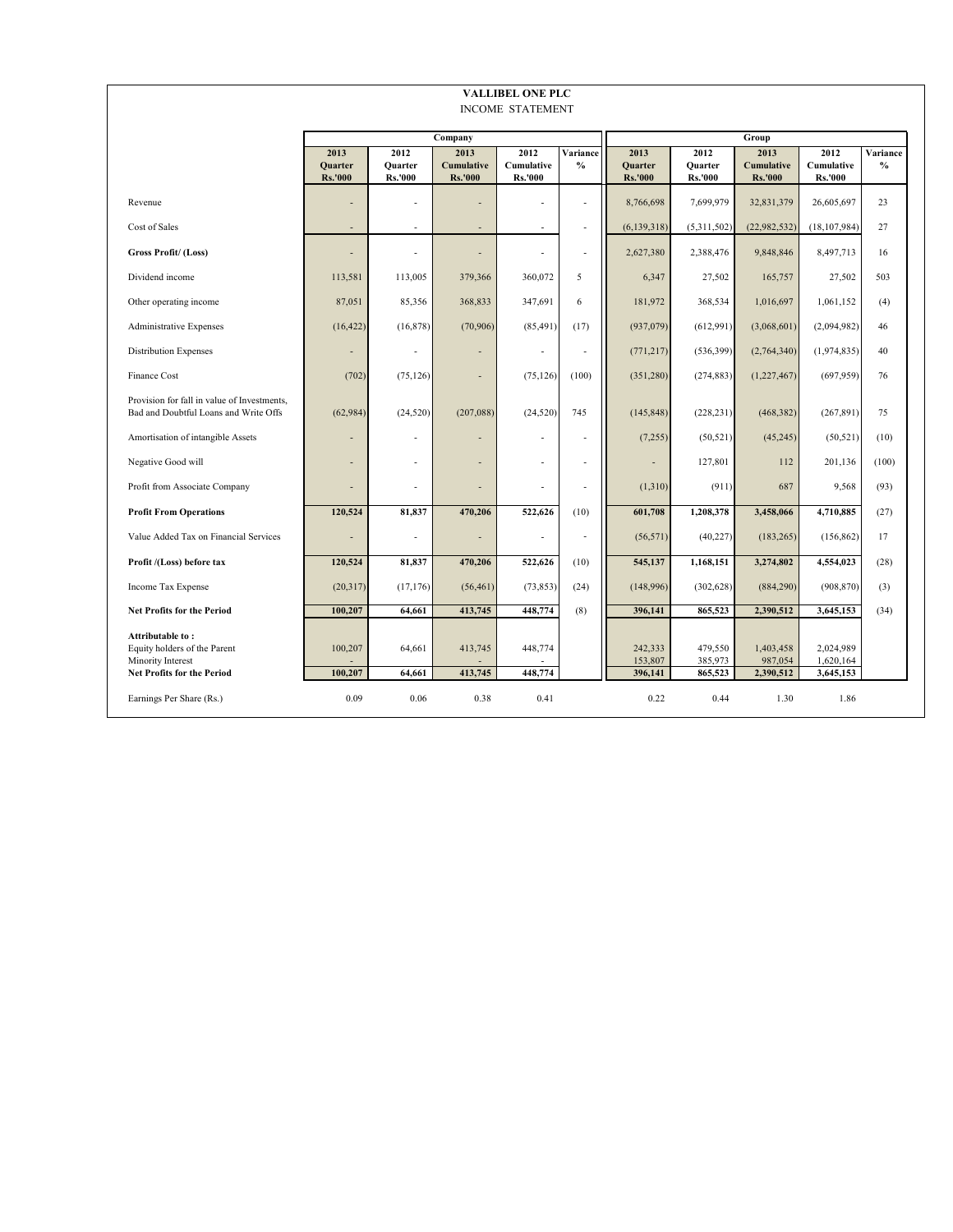| <b>VALLIBEL ONE PLC</b><br><b>CASH FLOW STATEMENT</b>                                                                |                   |                          |                         |                            |
|----------------------------------------------------------------------------------------------------------------------|-------------------|--------------------------|-------------------------|----------------------------|
|                                                                                                                      |                   | Company                  | Group                   |                            |
| For the year ended                                                                                                   | 31.03.2013        | 31.03.2012               | 31.03.2013              | 31.03.2012                 |
| <b>CASH FLOWS FROM OPERATING ACTIVITIES</b>                                                                          | <b>Rs.'000</b>    | <b>Rs.'000</b>           | <b>Rs.'000</b>          | <b>Rs.'000</b>             |
| Net Profit/ (Loss) before Taxation                                                                                   | 470,206           | 522,626                  | 3,274,802               | 4,554,023                  |
| <b>ADJUSTMENTS FOR</b>                                                                                               |                   |                          |                         |                            |
| Depreciation                                                                                                         | 8,076             | 6,118                    | 1,029,152               | 695,877                    |
| Amortization                                                                                                         |                   |                          | 49,010                  | 50,521                     |
| (Appreciation)/Depreciation in Market value of Quoted shares<br>Interest cost on Finance Leases                      | 207,088           | 24,520<br>۰              | 176,315<br>4,355        | 282,201<br>5,132           |
| Provision For doubtful debts                                                                                         |                   | ÷.                       | 300,314                 | 78,431                     |
| Provision For Defined Benefit Plan Costs                                                                             | 1,720             | 1,374                    | 133,814                 | 71,460                     |
| Profit/ (Loss) from sale of Prooerty, Plant & Equipment                                                              |                   | ٠                        | (8,356)                 | (31,758)                   |
| Withholding Tax attributed to Fixed Deposit & professional fees                                                      |                   | ÷                        | (77, 489)               | (6,766)                    |
| Notional Tax Credit on Interest on Treasury Bills                                                                    |                   |                          | (29, 535)               | (11, 271)                  |
| (Gain) /Loss from Sale of Investments<br>Finance Cost                                                                | 11                | (8, 398)                 | 1,453                   | (318, 717)                 |
| Interest Income                                                                                                      | (314,982)         | 75,062<br>(339, 293)     | 989,426<br>(242, 384)   | 697,959<br>(102, 816)      |
| Negative Goodwill                                                                                                    |                   |                          | (112)                   | (201, 136)                 |
| Gain on repurchase of Shares                                                                                         | (52, 517)         | ä,                       |                         |                            |
| Exchange Loss/(Gain)                                                                                                 | (1, 345)          | ÷,                       | (28, 198)               | 32,398                     |
| Profit share of investment in associate                                                                              |                   | ٠                        | (687)                   | (9, 568)                   |
| Reversal of Stock Provison                                                                                           |                   |                          | 60,988                  | (15, 720)                  |
| Dividends Received                                                                                                   | (379, 366)        | (360, 072)               | (165, 336)              | (27, 502)                  |
| <b>Operating Profit/ (Loss) before Working Capital Changes</b>                                                       | (61, 110)         | (78,063)                 | 5,467,531               | 5,744,342                  |
| (Increase)/Decrease in Real Estate Stock                                                                             |                   | ٠                        | (4, 558)                | 94,308                     |
| (Increase)/Decrease in Lease Rentals Receivable and Stock out on hire                                                |                   | ä,                       | (4,814,210)             | (7, 533, 740)              |
| (Increase)/Decrease in Government of Sri Lanka Treasury Bills                                                        |                   | $\overline{\phantom{a}}$ | (353, 335)              | 350,968                    |
| (Increase)/Decrease in Loans and Advances                                                                            |                   |                          | (3,826,509)             | (2, 547, 724)              |
| (Increase)/Decrease in Trade & Other Debtors, Deposits & Prepayments<br>(Increase)/Decrease in Vehicle Stocks        | (743)             | (10, 452)                | (895, 797)              | 175,918<br>392,493         |
| (Increase)/Decrease in Placements with Banks                                                                         |                   | $\overline{\phantom{a}}$ | 117,485<br>(451, 324)   | (644, 892)                 |
| Increase/(Decrease) in Deposits from Non Bank Customers                                                              |                   |                          | 11,161,382              | 6,638,019                  |
| Increase/(Decrease) in Trade & Other Payables                                                                        | 20                | (7, 876)                 | (883, 220)              | 4,497,056                  |
| Increase/(Decrease) in Accrued Charges                                                                               |                   |                          | 984,899                 | 366,710                    |
| (Increase)/Decrease in Inventories                                                                                   |                   | (22,067)                 | 36,915                  | (673, 541)                 |
| Increase/(Decrease) in Amounts Due to Related Companies<br>Increase/(Decrease) in Amounts Due from Related Companies | (22)<br>(58, 485) | (62, 242)                | 1,174<br>(31, 587)      | (117, 523)<br>25,802       |
| <b>Cash Generated from Operations</b>                                                                                | (120, 340)        | (180, 701)               | 6,508,845               | 3,944,224                  |
| Retirement Benefits Liabilities paid                                                                                 |                   |                          | (87, 571)               | (45, 115)                  |
| <b>Taxes Paid</b>                                                                                                    | (37,970)          | (45,952)                 | (1,052,659)             | (1,022,060)                |
| <b>Interest Received</b>                                                                                             | 292,622           | 347,925                  | 238,984                 | 111,448                    |
| Finance Cost Paid<br>Net Cash from/(Used in) Operating Activities                                                    | 134,311           | 121.272                  | (989, 426)<br>4,618,173 | (622, 897)<br>2,365,600    |
|                                                                                                                      |                   |                          |                         |                            |
| <b>CASH FLOWS FROM INVESTING ACTIVITIES</b><br>Acquisition of Property, Plant & Equipment                            | (5, 131)          | (21,040)                 | (1,915,920)             | (2,375,333)                |
| Proceeds from Sale of Property, Plant & Equipment                                                                    |                   |                          | 14,992                  | 75,670                     |
| (Acquisition) / Proceeds from sale of Other Investments                                                              | (771, 135)        | (996, 112)               | (705, 622)              | 1,811,724                  |
| Investment in Associates<br>Acquisition of Short Term Investment                                                     | (285)             | (37, 477)                | (14, 532)<br>(12, 602)  | (37, 477)<br>(1, 541, 086) |
| Disposal of Short Term Investments                                                                                   | 570,000           | 2,119,811                | 1,109,460               | 2,113,206                  |
| Dividends Received                                                                                                   | 379,366           | 360,072                  | 165,336                 | 27,502                     |
| Disposal of Subsidiaries (Note 12)                                                                                   |                   |                          | 356,929                 | (14, 742)                  |
| Share Repurchase                                                                                                     | 250,098           |                          | (250,098)               |                            |
| Acquisition of Subsidiaries (Note 11)                                                                                | 422,913           | (2,081,525)              | (303, 389)              | (2,460,950)<br>(4,986,613) |
| <b>Net Cash used in Investing Activities</b>                                                                         |                   | (656, 270)               | (1,582,048)             |                            |
| <b>CASH FLOWS FROM FINANCING ACTIVITIES</b>                                                                          |                   |                          |                         |                            |
| Principal Payment under Finance Lease Liability                                                                      |                   |                          | (23, 103)               | (30,676)                   |
| Issue of Shares                                                                                                      |                   | 532,797                  |                         | 532,797                    |
| Repayment of Non interest Bearing Loans & Borrowings<br>Proceeds from Interest Bearing Loans & Borrowings            | (250,098)         | ٠                        | (250,098)<br>10,767,703 | 139,993<br>3,151,651       |
| Repayment of Interest Bearing Loans & Borrowings                                                                     |                   |                          | (9,670,937)             | (2, 247, 284)              |
| Dividend Paid                                                                                                        | (324, 360)        |                          | (552, 453)              | (370, 514)                 |
| <b>Net Cash from Financing Activities</b>                                                                            | (574, 459)        | 532,797                  | 271,112                 | 1,720,967                  |
| Net Increase / (Decrease) in Cash & Cash Equivalents                                                                 | (17,235)          | (2,201)                  | 3,307,237               | (900, 045)                 |
| Cash and Cash Equivalents at the beginning of the Period                                                             | 16,838            | 19,038                   | (498, 763)              | 401,283                    |
| Cash and Cash Equivalents at the end of the Period                                                                   | (397)             | 16,838                   | 2,808,474               | (498, 763)                 |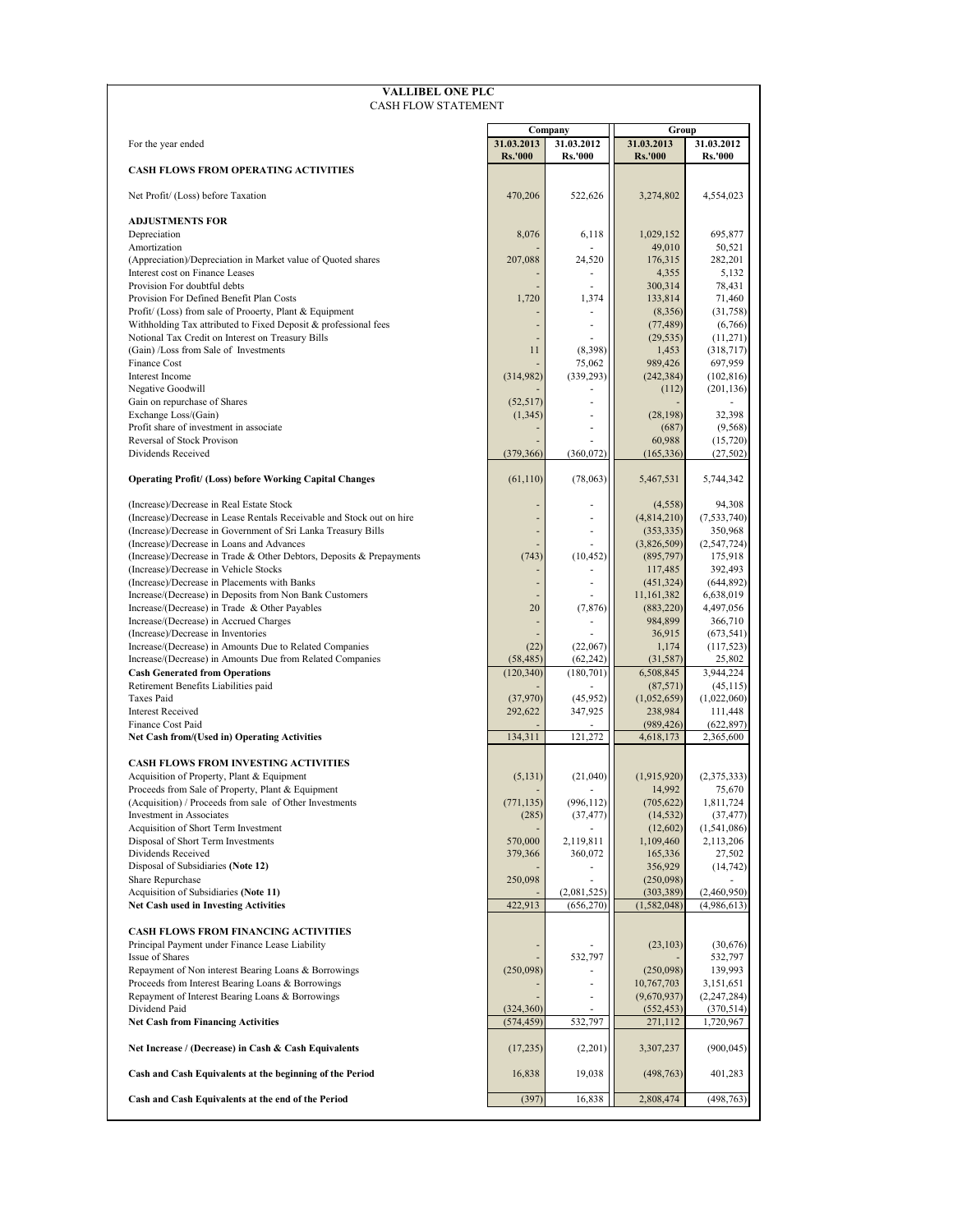| <b>VALLIBEL ONE PLC</b><br>STATEMENT OF CHANGES IN EQUITY |                       |                 |                                   |                    |                        |                                     |                                                        |                          |                          |               |
|-----------------------------------------------------------|-----------------------|-----------------|-----------------------------------|--------------------|------------------------|-------------------------------------|--------------------------------------------------------|--------------------------|--------------------------|---------------|
| For the Year ended 31st March                             |                       |                 |                                   |                    |                        |                                     |                                                        |                          |                          |               |
| Company                                                   | <b>Stated Capital</b> | Reserve<br>Fund | Investment<br><b>Fund Reserve</b> | General<br>Reserve | Revaluation<br>Reserve | Exchange<br>Equalisation<br>Reserve | Investment<br><b>In Parent</b><br><b>Company Share</b> | Retained<br>Earnings     | Minority<br>Interest     | <b>Total</b>  |
|                                                           | Rs.                   | Rs.             | Rs.                               | Rs.                | Rs.                    | Rs.                                 | Rs.                                                    | Rs.                      | Rs.                      | Rs.           |
| Balance as at 01 st April 2011                            | 26,631,187            |                 |                                   |                    |                        |                                     |                                                        | (60, 127)                | ٠.                       | 26,571,060    |
| Profit/ (Loss) for the period                             |                       |                 |                                   |                    |                        |                                     |                                                        | 448,774                  |                          | 448,774       |
| Issue of Shares                                           | 532,797               |                 |                                   |                    |                        |                                     |                                                        |                          |                          | 532,797       |
| Balance as at 31 st March 2012                            | 27,163,984            |                 |                                   |                    |                        |                                     |                                                        | 388,646                  | $\sim$                   | 27,552,630    |
| Balance as at 1 st April 2012                             | 27,163,984            |                 |                                   |                    |                        |                                     |                                                        | 388,646                  | ÷,                       | 27,552,630    |
| Profit/ (Loss) for the period                             |                       |                 |                                   |                    |                        |                                     |                                                        | 413,745                  | ٠.                       | 413,745       |
| Dividend Paid                                             |                       |                 |                                   |                    |                        |                                     |                                                        | (325,968)                |                          | (325,968)     |
| Balance as at 31 st March 2013                            | 27,163,984            | ×.              |                                   | ÷.                 |                        |                                     | $\sim$                                                 | 476,424                  | $\sim$                   | 27,640,407    |
| Group                                                     |                       |                 |                                   |                    |                        |                                     |                                                        |                          |                          |               |
| Balance as at 01 st April 2011                            | 26,631,187            | 58,951          | 16,603                            |                    |                        |                                     |                                                        | 505,314                  | 3,661,941                | 30,873,996    |
| Profit/ (Loss) for the period                             |                       |                 |                                   |                    |                        |                                     |                                                        | 2,024,989                | 1,620,164                | 3,645,153     |
| Appropriation of Bad Debts                                |                       |                 |                                   |                    |                        |                                     |                                                        | 5,500                    | 4,560                    | 10,060        |
| Issue of Shares                                           | 532,797               |                 |                                   |                    |                        |                                     |                                                        | $\overline{\phantom{a}}$ | $\overline{\phantom{a}}$ | 532,797       |
| Acquisition of Subsidiaries                               |                       |                 |                                   |                    |                        |                                     |                                                        | $\sim$                   | 1,372,868                | 1,372,868     |
| Adjustment due to changes in holding                      |                       |                 |                                   | 26,585             |                        |                                     |                                                        | (30,627)                 | (1,467,295)              | (1, 471, 338) |
| Parent Company Adjustment                                 |                       |                 |                                   |                    |                        |                                     | (42, 276)                                              | $\sim$                   | $\sim$                   | (42, 276)     |
| Disposal adjustment of Revalued Assets                    |                       |                 |                                   |                    |                        |                                     |                                                        | (1,602)                  | $\overline{\phantom{a}}$ | (1,602)       |
| Transfers                                                 |                       | 178,160         | 93,011                            | 24,080             |                        |                                     |                                                        | (295, 252)               | 42,459                   | 42,459        |
| Dividend paid to Minority Share holders                   |                       |                 |                                   |                    |                        |                                     |                                                        | ×,                       | (330, 696)               | (330,696)     |
| Exchange Equalization for the Period                      |                       |                 |                                   |                    |                        | 166,411                             |                                                        |                          | 166,411                  | 332,822       |
| Balance as at 31 st March 2012                            | 27,163,984            | 237,111         | 109,614                           | 50,665             |                        | 166,411                             | (42, 276)                                              | 2,208,322                | 5,070,412                | 34,964,244    |
| Balance as at 01 st April 2012                            | 27,163,984            | 237,111         | 109,614                           | 50,665             |                        | 166,411                             | (42, 276)                                              | 2,208,322                | 5,070,412                | 34,964,244    |
| Profit/ (Loss) for the period                             |                       |                 |                                   |                    |                        |                                     |                                                        | 1,403,458                | 987,054                  | 2,390,512     |
| Dividend Paid                                             |                       |                 |                                   |                    |                        |                                     |                                                        | (325,968)                | $\overline{\phantom{a}}$ | (325,968)     |
| Acquisition of Subsidiaries                               |                       |                 |                                   |                    |                        |                                     |                                                        |                          | 295,401                  | 295,401       |
| Repurchase of shares                                      |                       |                 |                                   |                    |                        |                                     |                                                        |                          | (250, 098)               | (250,098)     |
| Parent Company Adjustment                                 |                       |                 |                                   |                    |                        |                                     | 6,894                                                  |                          | $\sim$                   | 6,894         |
| Disposal of Subsidiary                                    |                       |                 |                                   |                    |                        |                                     |                                                        |                          | (267, 552)               | (267, 552)    |
| Transfers                                                 |                       | 223,749         | 153,394                           | (89, 783)          | 69,826                 |                                     |                                                        | (271, 813)               | 80,220                   | 165,593       |
| Dividend paid to Minority Share holders                   |                       |                 |                                   |                    |                        |                                     |                                                        |                          | (232, 600)               | (232,600)     |
| Exchange Equalization for the Period                      |                       |                 |                                   | ٠                  |                        | (12, 822)                           |                                                        |                          | (12, 822)                | (25, 645)     |
| Balance as at 31 st March 2013                            | 27,163,984            | 460,860         | 263,008                           | (39, 117)          | 69,826                 | 153,588                             | (35,381)                                               | 3,013,999                | 5,670,015                | 36,720,782    |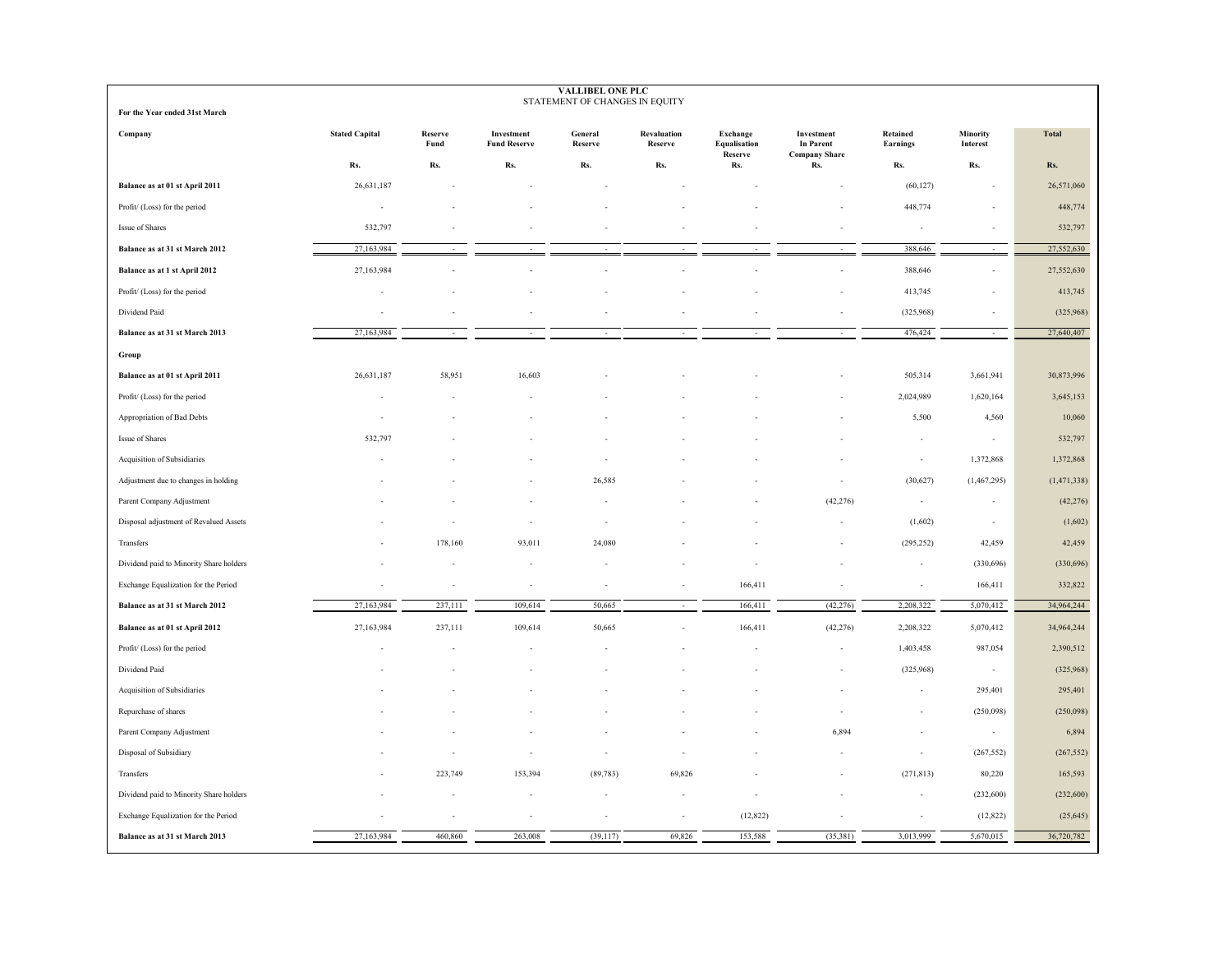#### **VALLIBEL ONE PLC** NOTES TO THE FINANCIAL STATEMENTS

**1** Financial year of the company ends on 31st March.

**2** Figures for the Year ended 31st March 2013 are provisional and subject to audit.

- **3** Number of fully paid ordinary shares as at 31st March 2013 is 1,086,559,353 (31st March 2012- 1,086,559,353)
- **4** The Balance Sheet of the Company as at 31st March 2013 and Statements of Income, Changes in Equity and Cash Flow for the period then ended have been prepared in accordance with Sri Lanka Accounting Standards and are in agreement with the books of accounts maintained by the Company and have provided the information required by the Colombo Stock Exchange.
- **5** The Company has adopted consistent accounting policies and method of computation as disclosed in the Annual Report for the year ended 31st March 2012.
- **6** There has not been a significant change in the nature of the contingent liabilities which were disclosed in the Annual Report for the Year ended 31 st March 2012.
- **7** Royal Ceramics Lanka PLC has acquired 51% stake of Asia Siyaka Commodities PLC on 5th of April 2012 at a cost of Rs. 337,620,000 , Grip Delmege (Pvt) Limited which is a fully owned subsidiary of Delmege Ltd has acquired 60% of Grip Nordic (Pvt) Ltd on 1st April 2012 at a cost of Rs 25,000,000 and Asia Siyaka Commodities PLC which is a subsidiary of Royal Ceramics Lanka PLC has acquired 100% Stake of Produce Brokers (Pvt) Ltd on 1st October 2012 at a cost of Rs 7,137,635.
- **8** The Consolidated Financial Statements of the Company for the period ended 31st March 2013 comprise of the Company and its Subsidiaries. The details of Subsidiaries are as follows:

| <b>Company Name</b>                   | <b>Ownership percentage</b> |
|---------------------------------------|-----------------------------|
| Royal Ceramics Lanka PLC              | 51.01%                      |
| L B Finance PLC                       | 64.25%                      |
| Greener Water Ltd                     | 100.00%                     |
| Delmege Limited                       | 61.20%                      |
| Orit Apparels Lanka (Private) Limited | 50.00%                      |

- **9** There have been no material events occuring after the balance sheet date that require adjustment or disclosure in the Financial Statements.
- **10** Application of new/revised Sri Lanka Financial Reporting Standards (SLFRS/LKAS)

The Institute of Chartered Accountants of Sri Lanka had issued a new volume of Sri Lanka Accounting Standards which have become applicable for financial periods beginning on or after 1st January 2012. These Sri Lanka Accounting Standards comprise of Accounting Standards prefixed both SLFRS and LKAS. The Company is required to prepare interim financial statements in accordance with LKAS 34 - Interim Financial Reporting. However the Institute of Chartered Accountants of Sri Lanka has decided to allow companies to prepare interim financial statements during the first financial year commencing on or after 1st January 2012 in accordance with Sri Lanka Accounting Standards that existed immediately prior to the date (SLAS) with disclosures on impact to the Statement of Comprehensive Income for the period and Net Assets based on SLFRS/LKAS. If determination of that impact is impracticable the Company should disclosed that fact.Eventhough certain companies of the group have quantified the impact of SLFRS/LKAS , the others are currently in the process of quantifying the impact on the new volume of Sri Lanka Accounting Standards. Therefore this Interim Financial statements are presented in SLAS.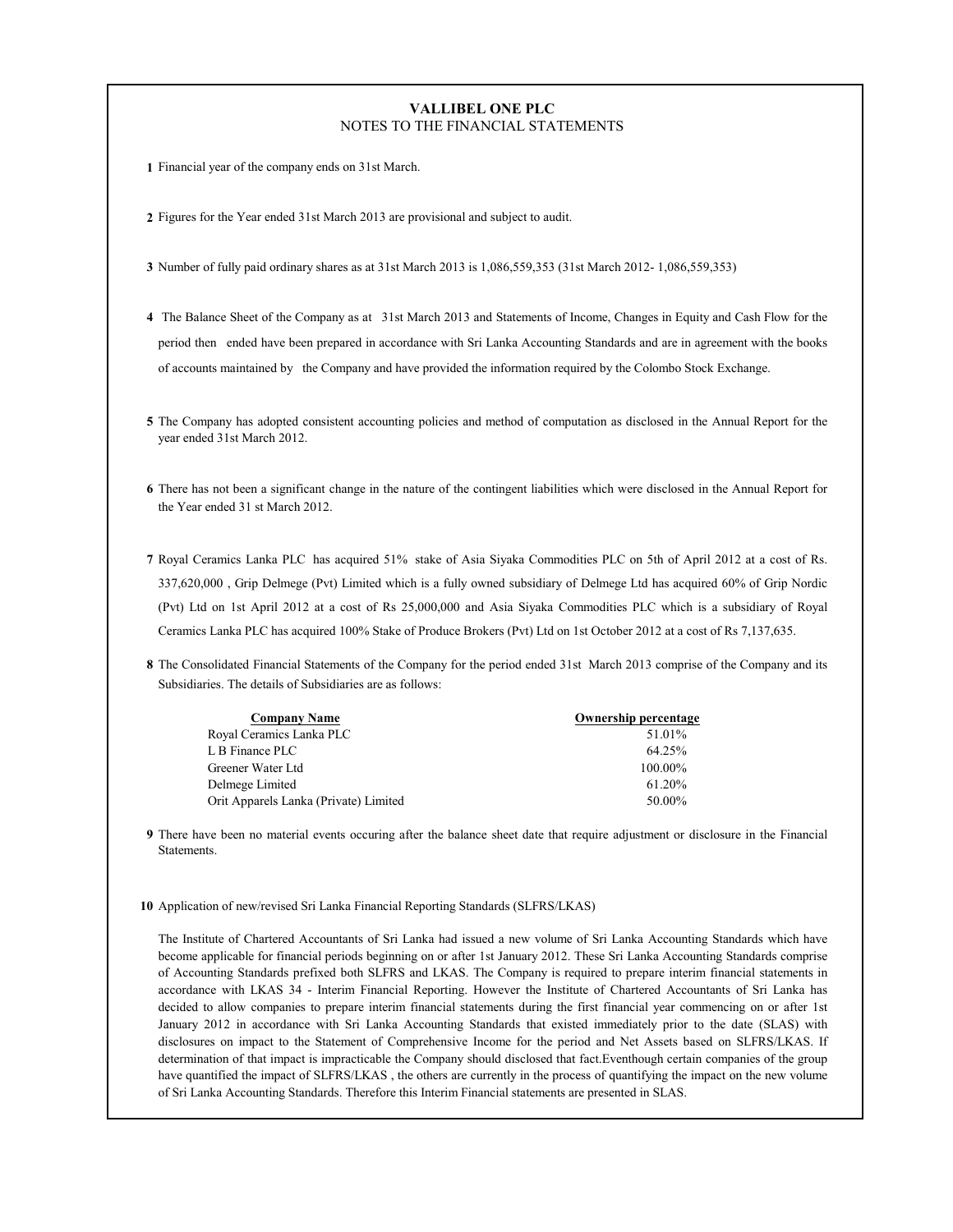# **VALLIBEL ONE PLC**

### **11 Acquisition of subsidiaries**

The fair value of assets acquired and liabilities assumed of Asia Siyaka Commodities Ltd , Grip Nordic (Private) Limited, Produce Brokers (Pvt) Limited and Style Kraft (Private) Limited were as follows

| <b>Assets</b>                                                                   |            |
|---------------------------------------------------------------------------------|------------|
| Cash and Cash Equivalents                                                       | 141,375    |
| <b>Short Term Investments</b>                                                   | 7,881      |
| Loans and Advances                                                              | 518,619    |
| Other Debtors, Deposits and Prepayments                                         | 260,413    |
| Inventories                                                                     | 8,381      |
| Income tax Recoverable                                                          | 105        |
| <b>Intangible Assets</b>                                                        | 13         |
| Property, Plant and Equipment                                                   | 402,625    |
|                                                                                 |            |
|                                                                                 | 1,339,412  |
|                                                                                 |            |
| <b>Liabilities</b>                                                              |            |
| <b>Interest Bearing Loans and Borrowings</b>                                    | 280,470    |
| Trade and Other Payables                                                        | 367,671    |
| Retirement Benefit Liability                                                    | 37,698     |
| Dividends Payable                                                               | 967        |
| Deferred Tax Liabilities                                                        | 14,680     |
|                                                                                 | 701,485    |
|                                                                                 |            |
| <b>Net Assets</b>                                                               | 637,927    |
|                                                                                 |            |
| Net Assets Acquired (51% in Asia Siyaka Commodities Ltd, 60% of Grip Nordic     | (332, 110) |
| (Private) Limited, 100% of Produce brokers (Pvt) Limited and 51% of Style Kraft |            |
| (Private) Limited                                                               |            |
| Good Will                                                                       | (112,766)  |
| Negative Good will                                                              | 112        |
| <b>Total Purchase consideration</b>                                             | (444,764)  |
| cash and cash equivalents of subsidiaries acquired                              | 141,375    |
| Net Cash Outflow on acquisition of subsidiaries                                 | (303, 389) |

#### **Note**

The Assets and Liabilities as at the acquisition date are stated at their provisional fair values and may be amended in accordance with SLAS 25 (Revises 2004) - Business Combination.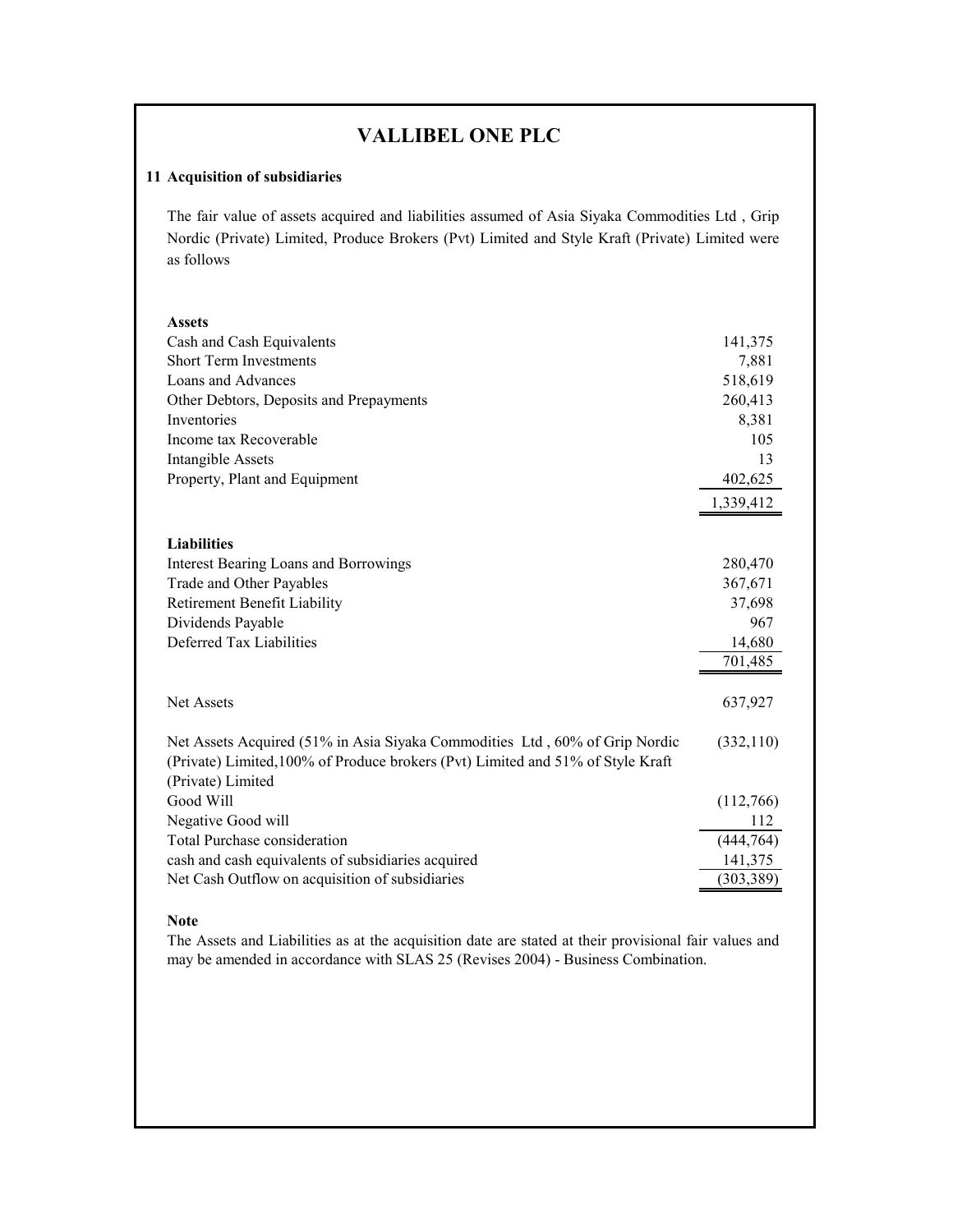# **VALLIBEL ONE PLC**

#### **12 Disposal of subsidiaries**

Royal Ceramics Lanka PLC has disposed it's 51% stake of Asia Siyaka Commodities PLC. on 28th of March 2013 at Rs. 369,005,910.The Results of Asia Siyaka Commodities for the year, together with the gain on disposal of such ownership interest are presented below;

Effect of disposal on the financial position of the Group

| Cash in hand and at bank                         | 31,449     |
|--------------------------------------------------|------------|
| Trade and Other Receivables                      | 669,913    |
| Other Investments                                | 7,584      |
| Inventories                                      | 2,430      |
| Intangible Assets                                | 1,014      |
| Property, Plant and equipment                    | 351,500    |
| Interest bearing Borrowing - Short Term          | (409, 476) |
| Bank Overdraft                                   | (19,372)   |
| Trade and Other payables                         | (24, 596)  |
| Income Tax Payable                               | (12,376)   |
| Deferred Tax Liability                           | (14,680)   |
| Retirement benefit Obligation                    | (37,366)   |
| <b>Total Net Assets</b>                          | 546,025    |
| Net Assets Disposed (51% stake)                  | 278,473    |
| Goodwill                                         | 96,524     |
|                                                  | 374,997    |
| Loss on disposal                                 | (5,991)    |
| <b>Total Sales Proceeds</b>                      | 369,006    |
| Cash and cash equivalents of subsidiary disposed | (12,077)   |
| Net Cash In flow on Disposal of subsidiary       | 356,929    |
|                                                  |            |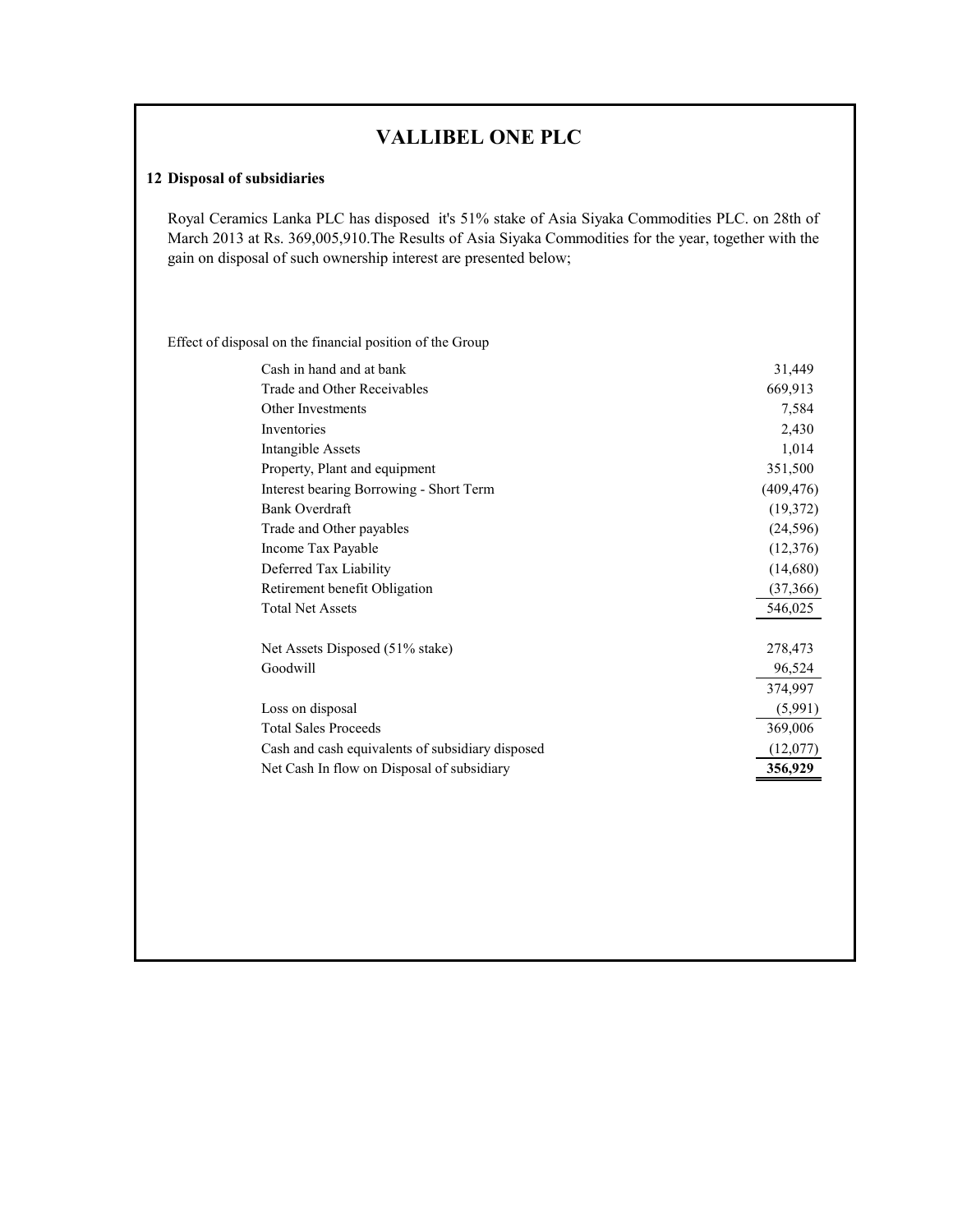#### **VALLIBEL ONE PLC**

| 13 Segment Results Rs.'000                                                           |                       |                          |                        |                        |                       |                      |                    |                    |                          |                          |                          |                            |                   |                   |
|--------------------------------------------------------------------------------------|-----------------------|--------------------------|------------------------|------------------------|-----------------------|----------------------|--------------------|--------------------|--------------------------|--------------------------|--------------------------|----------------------------|-------------------|-------------------|
|                                                                                      | Investment<br>2013    | 2012                     | <b>Tiles</b><br>2013   | 2012                   | Sanitary wear<br>2013 | 2012                 | Paints<br>2013     | 2012               | <b>Brokering</b><br>2013 | 2012                     | Finance<br>2013          | 2012                       | Hotel<br>2013     | 2012              |
| Revenue                                                                              |                       |                          | 6,453,858              | 5,909,930              | 1,081,907             | 897,368              | 75,640             | 143,681            | 376,069                  |                          | 10,520,725               | 7,238,587                  |                   |                   |
| Cost of Sales                                                                        |                       | $\sim$                   | (3,536,475)            | (2,943,966)            | (660, 428)            | (609,740)            | (72,902)           | (108, 805)         | (6, 847)                 | $\overline{\phantom{a}}$ | (5,780,010)              | (3,303,484)                | ٠                 |                   |
| Gross Profit/(Loss)                                                                  |                       | ÷,                       | 2,917,383              | 2,965,964              | 421,479               | 287,628              | 2,738              | 34,877             | 369,222                  |                          | 4,740,715                | 3,935,103                  |                   |                   |
| Dividend Income                                                                      | 107,416               |                          | 53,001                 | 22,068                 |                       |                      |                    |                    |                          |                          | 2,459                    | 2,206                      |                   |                   |
| Other operating income                                                               | 131,222               | 99,093                   | 22,821                 | 276,842                | (681)                 | 508                  | 244                | 757                |                          |                          | 610,702                  | 571,584                    | 110               | 90                |
| Administrative Expenses                                                              | (70,906)              | (85, 491)                | (408, 548)             | (373, 891)             | (21, 971)             | (18, 441)            | (11,966)           | (6,399)            | (207, 490)               |                          | (1,222,751)              | (826, 286)                 | (24, 853)         | (20, 723)         |
| Distribution Expenses                                                                |                       | ÷,                       | (1,023,143)            | (812, 321)             | (47,939)              | (20, 287)            | (29,093)           | (25, 738)          | (14,768)                 |                          | (1,014,748)              | (854, 614)                 |                   |                   |
| Finance Cost                                                                         |                       | (75, 126)                | (518, 283)             | (290, 442)             | (40,703)              | (35, 404)            | (2, 494)           | (1,780)            | (51,217)                 |                          |                          |                            | (1)               | (23)              |
| Provision for fall in value of Investments,<br>Bad and Doubtful Loans and Write Offs | (207, 088)            | (24, 520)                | (83, 169)              | (80, 764)              |                       |                      |                    |                    |                          |                          | (178, 125)               | (78, 431)                  |                   |                   |
| Amortisation of intangible Assets                                                    |                       | $\overline{\phantom{a}}$ | (25, 173)              | (25, 173)              |                       |                      |                    |                    |                          |                          | (20,071)                 | (25, 347)                  |                   |                   |
| Negative Good will                                                                   |                       |                          |                        |                        |                       |                      |                    |                    |                          |                          |                          |                            |                   |                   |
| Profit from Associates Company                                                       |                       |                          |                        |                        |                       |                      |                    |                    |                          |                          |                          |                            | 687               | 9,568             |
| <b>Profit From Operations</b>                                                        | (39, 356)             | (86, 043)                | 934,888                | 1,682,284              | 310,185               | 214,004              | (40, 571)          | 1,717              | 95,748                   |                          | 2,918,181                | 2,724,214                  | (24, 056)         | (11,088)          |
| Value Added Tax on Financial Service                                                 |                       |                          |                        |                        |                       |                      |                    |                    |                          |                          | (183, 265)               | (156, 862)                 |                   |                   |
| Profit /(Loss) before tax                                                            | (39,356)              | (86, 043)                | 934,888                | 1,682,284              | 310,185               | 214,004              | (40, 571)          | 1,717              | 95,748                   |                          | 2,734,916                | 2,567,353                  | (24, 056)         | (11,088)          |
| Income Tax Expense                                                                   | (74, 121)             | (73, 853)                | 39,827                 | (15,716)               |                       |                      | (9, 567)           | (907)              | (22, 460)                | $\overline{\phantom{a}}$ | (838, 568)               | (727, 527)                 | (22)              | (3,781)           |
| <b>Net Profits for the Period</b>                                                    | (113, 477)            | (159, 896)               | 974,715                | 1,666,567              | 310,185               | 214,004              | (50, 138)          | 809                | 73,288                   | $\overline{\phantom{a}}$ | 1,896,348                | 1,839,825                  | (24, 078)         | (14, 869)         |
| <b>14 Segment Assets and Liabilities</b>                                             |                       |                          |                        |                        |                       |                      |                    |                    |                          |                          |                          |                            |                   |                   |
| <b>Segment Assets</b><br><b>Segment Liabilities</b>                                  | 21,349,257<br>278,217 | 20,621,464<br>501,234    | 6,838,706<br>4,047,225 | 6,692,469<br>4,248,798 | 2,453,616<br>353,052  | 2,183,166<br>485,606 | 314,504<br>365,299 | 180,552<br>181,210 | 1,062,876<br>517,865     |                          | 54,798,240<br>47,940,801 | 43, 131, 549<br>36,934,937 | 374,926<br>10,139 | 372,962<br>11,314 |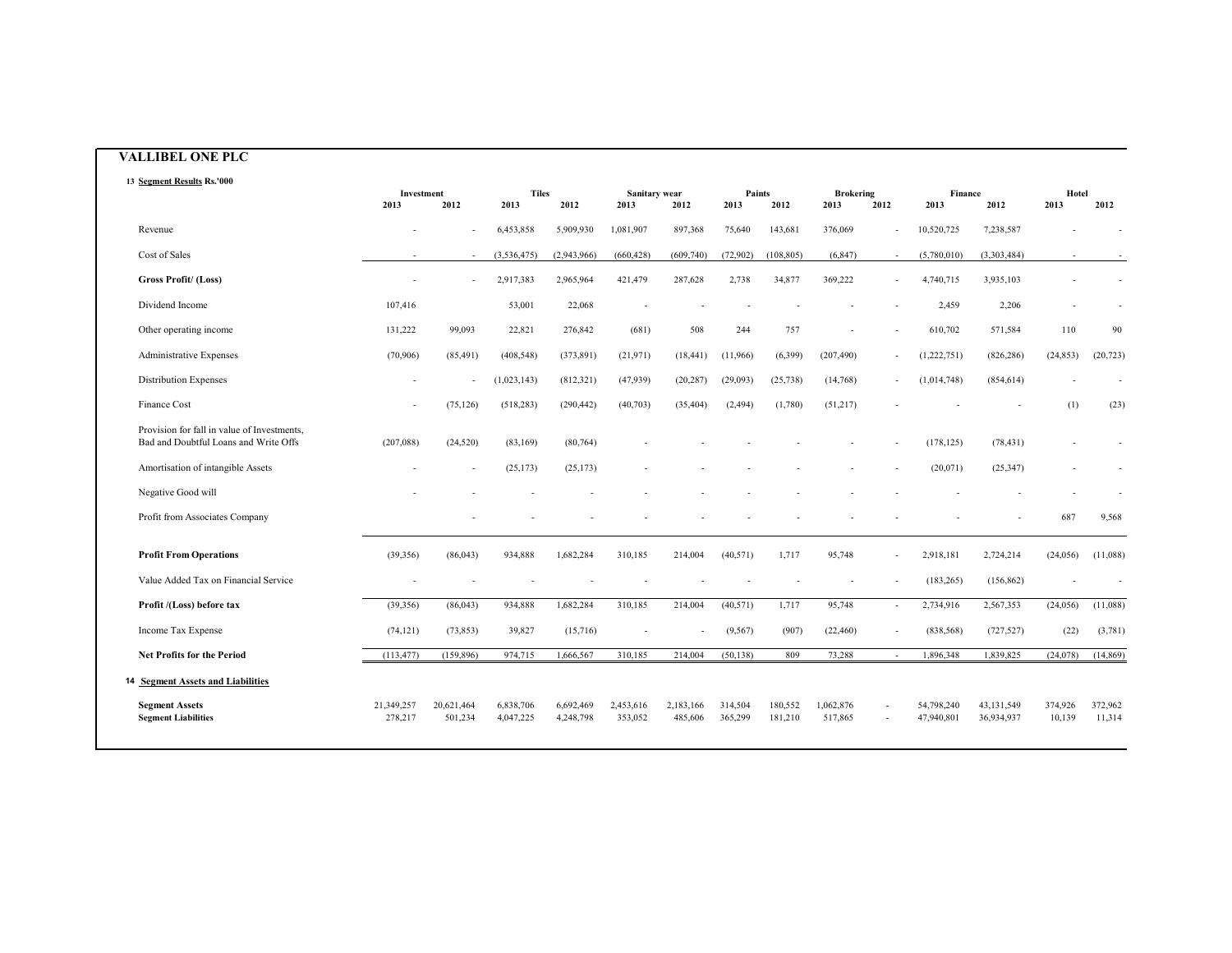| 13 Segment Results Rs.'000                                                           |                      |                        |                          |                    |                          |                    |                          |                    |                        |                          |                        |                      |                          |                          |
|--------------------------------------------------------------------------------------|----------------------|------------------------|--------------------------|--------------------|--------------------------|--------------------|--------------------------|--------------------|------------------------|--------------------------|------------------------|----------------------|--------------------------|--------------------------|
|                                                                                      | Consumer<br>2013     | $2012 *$               | Life style<br>2013       | $2012 *$           | Tea & Coir<br>2013       | $2012 *$           | <b>Transport</b><br>2013 | $2012 *$           | Apparel<br>2013        | $2012 *$                 | Other<br>2013          | $2012 *$             | Group<br>2013            | $2012 *$                 |
|                                                                                      |                      |                        |                          |                    |                          |                    |                          |                    |                        |                          |                        |                      |                          |                          |
| Revenue                                                                              | 1,774,372            | 2,833,749              | 1,314,893                | 936,794            | 680,403                  | 1,105,531          | 328,668                  | 137,114            | 9,096,948              | 6,701,437                | 1,127,897              | 701,507              | 32,831,379               | 26,605,697               |
| Cost of Sales                                                                        | (1,491,146)          | (2,386,014)            | (949, 153)               | (687, 219)         | (635, 673)               | (1,023,303)        | (193,092)                |                    | (8,716,920)            | (6,494,978)              | (939, 888)             | (550, 475)           | (22, 982, 532)           | (18, 107, 984)           |
| <b>Gross Profit/ (Loss)</b>                                                          | 283,225              | 447,735                | 365,740                  | 249,576            | 44,730                   | 82,227             | 135,576                  | 137,114            | 380,028                | 206,459                  | 188,009                | 151,031              | 9,848,846                | 8,497,713                |
| Dividend Income                                                                      |                      | 319                    | $\overline{\phantom{a}}$ | 299                | $\overline{\phantom{a}}$ | 438                | 1,527                    | 1,455              | 421                    | $\overline{\phantom{a}}$ | 934                    | 717                  | 165,757                  | 27,502                   |
| Other operating income                                                               | (4,704)              | 1,130                  | 26,807                   | 22,582             | 25,216                   | 13,895             | 13,282                   | 49,292             | 157,366                | 30,846                   | 34,312                 | (5, 468)             | 1,016,697                | 1,061,152                |
| <b>Administrative Expenses</b>                                                       | (149, 406)           | (148, 482)             | (110, 810)               | (84, 844)          | (52, 567)                | (71,006)           | (101, 400)               | (68, 190)          | (454, 538)             | (193, 675)               | (231, 395)             | (197, 554)           | (3,068,601)              | (2,094,982)              |
| <b>Distribution Expenses</b>                                                         | (422,780)            | (169,006)              | (122, 750)               | (69, 789)          | (3, 115)                 | (3,307)            | (32, 107)                | (10, 167)          |                        |                          | (53, 897)              | (9,607)              | (2,764,340)              | (1,974,835)              |
| <b>Finance Cost</b>                                                                  | (252, 854)           | (118, 042)             | (65, 141)                | (23,002)           | (3,910)                  | (7, 408)           | (18, 228)                | (14, 372)          | (244, 880)             | (120, 681)               | (29, 758)              | (11,679)             | (1,227,467)              | (697, 959)               |
| Provision for fall in value of Investments,<br>Bad and Doubtful Loans and Write Offs |                      |                        |                          |                    |                          |                    |                          | (84, 175)          |                        |                          |                        |                      | (468, 382)               | (267, 891)               |
| Amortisation of intangible Assets                                                    |                      |                        |                          |                    |                          |                    |                          |                    |                        |                          |                        |                      | (45, 245)                | (50, 521)                |
| Negative Good will                                                                   |                      |                        |                          |                    |                          |                    |                          |                    |                        | 201,136                  | 112                    |                      | 112                      | 201,136                  |
| Profit from Associates Company                                                       |                      |                        |                          |                    |                          |                    |                          |                    |                        |                          |                        |                      | 687                      | 9,568                    |
| <b>Profit From Operations</b>                                                        | (546, 518)           | 13,654                 | 93,847                   | 94,822             | 10,354                   | 14,839             | (1,351)                  | 10,957             | (161, 602)             | 124,085                  | (91, 682)              | (72, 559)            | 3,458,066                | 4,710,885                |
| Value Added Tax on Financial Service                                                 |                      |                        |                          |                    |                          |                    |                          |                    |                        |                          |                        |                      | (183, 265)               | (156, 862)               |
| Profit /(Loss) before tax                                                            | (546, 518)           | 13,654                 | 93,847                   | 94,822             | 10,354                   | 14,839             | (1,351)                  | 10,957             | (161, 602)             | 124,085                  | (91,682)               | (72, 559)            | 3,274,802                | 4,554,023                |
| Income Tax Expense                                                                   |                      | (29, 479)              | $\overline{\phantom{a}}$ | (23,602)           | (7)                      | (5,325)            | (5,044)                  | (3,847)            | 26,211                 | (14, 554)                | (539)                  | (10, 278)            | (884, 290)               | (908, 870)               |
| <b>Net Profits for the Period</b>                                                    | (546, 518)           | (15, 825)              | 93,847                   | 71,219             | 10.347                   | 9,514              | (6,395)                  | 7,110              | (135, 391)             | 109,531                  | (92, 221)              | (82, 837)            | 2,390,512                | 3,645,153                |
| <b>14 Segment Assets and Liabilities</b>                                             |                      |                        |                          |                    |                          |                    |                          |                    |                        |                          |                        |                      |                          |                          |
| <b>Segment Assets</b><br><b>Segment Liabilities</b>                                  | 803,949<br>1,596,103 | 1,603,521<br>1,578,034 | 869,409<br>523,548       | 664,165<br>519,183 | 125,515<br>35,722        | 193,001<br>127,822 | 304,847<br>238,749       | 359,950<br>245,866 | 5,331,966<br>3,677,312 | 5,298,634<br>3,118,706   | 2,810,558<br>1,133,553 | 2,281,605<br>666,083 | 97,438,369<br>60,717,587 | 83,583,038<br>48,618,794 |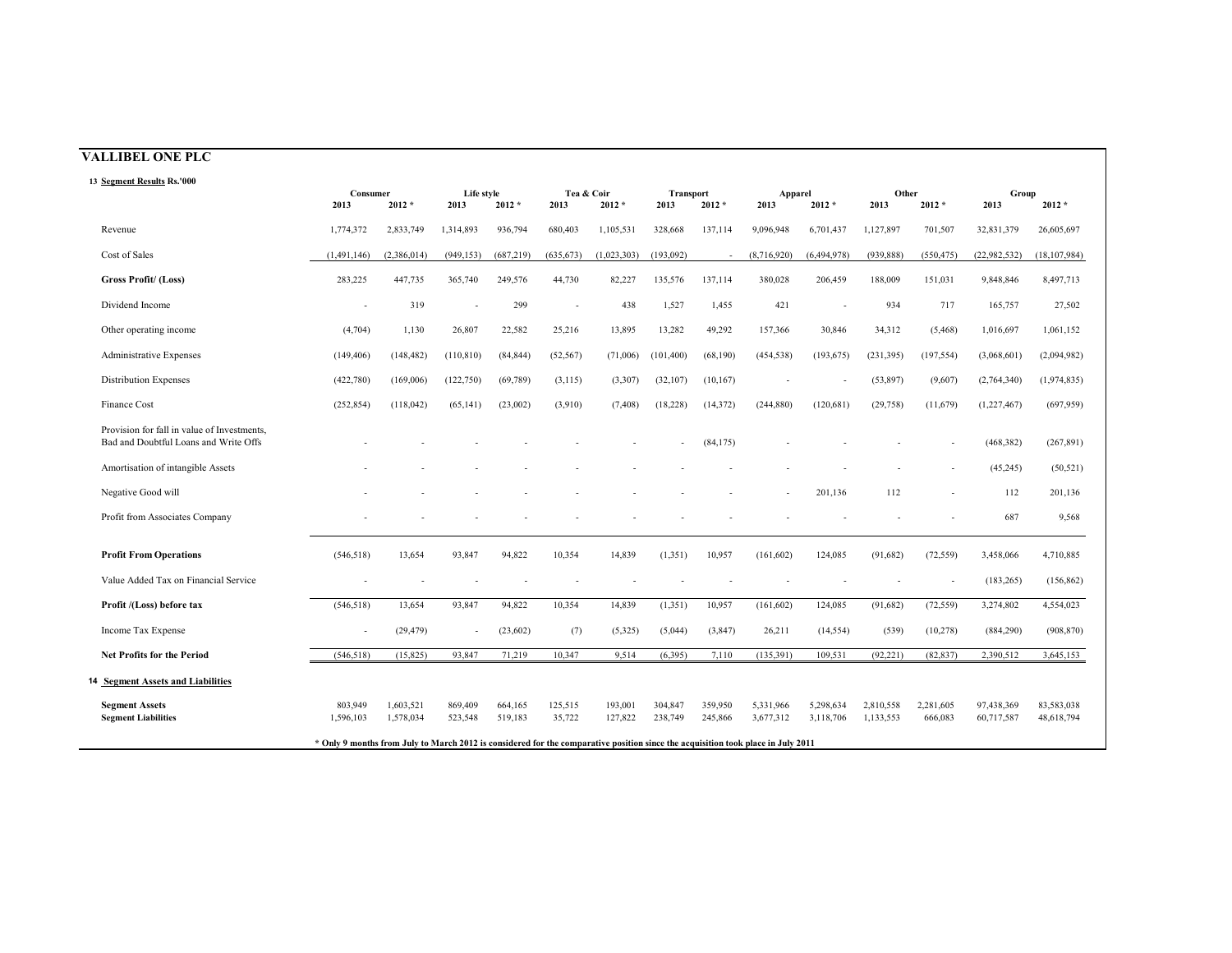# **VALLIBEL ONE PLC** SHARE INFORMATION

#### **1 Market prices of the shares for Quarter ended 31st March 2013**

|                   | 2013                   | <u>2012</u>          |
|-------------------|------------------------|----------------------|
| Highest           | Rs.19.60               | Rs.24.30             |
| Lowest<br>Closing | Rs. 15.30<br>Rs. 16.00 | Rs.15.10<br>Rs.19.00 |

#### **2 Directors Shareholding As At 31st March 2013.**

| Name              | No of shares<br>As at 31st March<br>2013 | No of shares<br>As at 31st March<br>2012 |
|-------------------|------------------------------------------|------------------------------------------|
| K D D Perera      | 689,726,471                              | 686, 351, 969                            |
| W D N H Perera    | Nil                                      | Nil                                      |
| S H Amarasekera   | 1,000,000                                | 1,000,000                                |
| J A S S Adhihetty | 100,000                                  | 100,000                                  |
| K Fernando        | 800,000                                  | 800,000                                  |
| R N Asirwatham    | 800                                      | 800                                      |

#### **3 The Twenty Major Share Holders As At 31st March 2013.**

|    |                                                         | No of         | $(\%)$ of issued |
|----|---------------------------------------------------------|---------------|------------------|
|    |                                                         | <b>Shares</b> | Capital          |
| 1  | Mr. K D D Perera                                        | 689,726,471   | 63.478           |
| 2  | Vallibel Investments (Pvt) Limited                      | 91,966,451    | 8.464            |
| 3  | Vallibel Leisure (Private) Limited                      | 91,929,063    | 8.461            |
| 4  | <b>Employees Provident Fund</b>                         | 61,391,170    | 5.650            |
| 5  | Bank of Ceylon A/c Ceybank Unit Trust                   | 7,331,936     | 0.675            |
| 6  | Mercantile Investments and Finance PLC                  | 5,176,000     | 0.476            |
| 7  | Rosewood (Pvt) Limited-Account No.2                     | 4,303,300     | 0.396            |
| 8  | Mellon Bank N. A. - UPS Group Trust                     | 2,800,000     | 0.258            |
| 9  | Mr S N Kumar                                            | 2,613,000     | 0.240            |
| 10 | Mr M Sritharan                                          | 2,520,000     | 0.232            |
| 11 | Esna Holdings (Pvt) Ltd                                 | 2,483,500     | 0.229            |
| 12 | Merrill J Fernando & Sons (Pvt) Limited                 | 2,299,000     | 0.212            |
| 13 | Mrs D P N Kumar                                         | 2,090,000     | 0.192            |
| 14 | Mr A N Esufally                                         | 2,090,000     | 0.192            |
| 15 | Standard Chartered Bank Singapore S/A HL Bank Singapore |               |                  |
|    | <b>Branch</b>                                           | 2,090,000     | 0.192            |
| 16 | Mr H R S Wijeratne                                      | 2,069,000     | 0.190            |
| 17 | <b>Employees Trust Fund Board</b>                       | 2,024,600     | 0.186            |
| 18 | Mr A M Weerasinghe                                      | 2,000,000     | 0.184            |
| 19 | Wickramaratnes (Pvt) Limited                            | 1,865,000     | 0.172            |
| 20 | Prof. M.T.A. Furkhan                                    | 1,672,000     | 0.154            |

**4** The percentage of shares held by the public as at 31st March 2013 – 19.41%